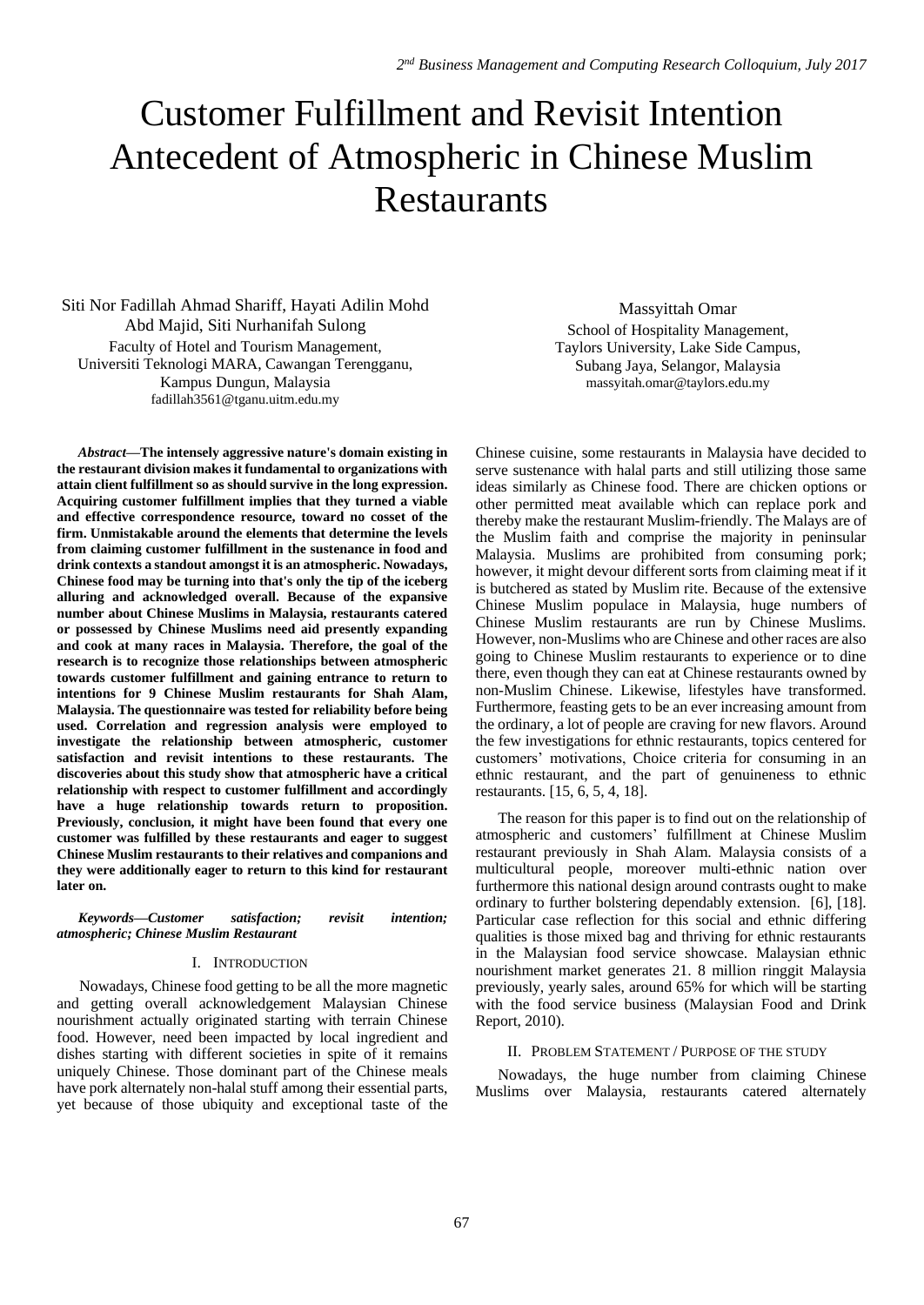possessed toward Chinese Muslims would right away expanding and catering should the greater part races clinched alongside Malaysia. Chinese restaurants may be normal to the majority of people in Malaysia, in as much as a Chinese Muslim restaurant could a chance to be new for others. Environment in other restaurant such as fast food, family restaurant would be a normal view and portray the service of the restaurant itself. Hence, atmospheric need has been a standout amongst those practically imperative elements of customer fulfillment and behavioral intentions which would in this the event pertaining should return to intentions [10].

It might be fascinating should recognize issues of client fulfillment what's more return to intentions that relate for environment be that as there need been little discourse on the present examination around this study. There need been a couple researches exploring those key qualities influencing client fulfillment What's more return to intentions for ethnic restaurants, which are about national premium to restaurant operators. Often, one of the factors is atmospheric has been seen as one of the most important factors that determine customer satisfaction and behavioral intention which is revisited intention in the service industry [1]. Diverse customers' fulfillment might make dictated As far as tastes, drives and upbringing. Variables influencing client fulfillment will be also applicable with other restaurants and other food operator. Customer support and fulfillment need aid credited to those presences and the growth of these restaurants.

As a result, seeing each customer's different necessities may be the key to the restaurants to keep up and expand their market on this hostility and competitive environment. Thus, the reason for this study is to distinguish the key Components for customer fulfillment in this sort from claiming restaurants, to be specific Chinese Muslim restaurants. Nine Chinese Muslim restaurants in Shah Alam were chosen. Moreover, this study also plans on figuring out the critical relationship of customer fulfillment and customer return to intentions pertaining to these nine restaurants.

#### III. METHODS AND MATERIAL

This study aims to identify and to seek positive relationship between atmospheric towards revisit intention. The instrument for the study were adjusted and adopted by [1] and [7]. Then, the following hypotheses were developed.

H1: There is significant relationship between atmospheric towards customer satisfaction.

H2: There is significant relationship between customer satisfaction and revisit intention.

#### *A. Research Design*

This is a quantitative research which investigates relationship of variables, evaluation of demographic information and adapted a questionnaire from several researchers [11].

## *B. Questionnaire*

In this study, an organized group-administered questionnaire was used and 7-point interval scale form was chosen (i.e. 'strongly oppose this idea with determinedly agree) might have been made to measure those levels about customer satisfaction, food qualities and benefits qualities. Rationally to gather information might have been gotten starting with restaurant managers.

## *C. Population and Sampling*

Initially, 395 respondents voluntarily accomplished the questionnaire. Unfortunately, 35 questionnaires has to be discarded due to missing information and it end up with 350 accepted questionnaires. As stated by [16], questionnaire. Reference [8] suggested a minimum sample size of 250 by considering 5% of accuracy, 95% of confidence level and 50% of variability estimated in the population. The systematic sampling method was used to reduce the biases, by 2 different times in a day for data collection (i.e. 12.00pm to 3.00pm and 6.00pm to 10.00pm).

#### IV. ANALYSIS AND RESULTS

### *A. Reliability Analysis*

Cronbach alpha coefficient is an index internal consistency that indicates the range to which the scale items are highly intercorrelated. Acceptable Cut-off point of this internal consistency was >0.7, however, 0.5-0.6 is still acceptable (Bowling, 2002). The alpha values for the constructs ranged from 0.84 to 0.92 for each construct surpassed the lowest requirement of 0.7, certifying acceptable internal consistency by [20, 14].

#### *B. Descriptive statistics & analysis*

Respondents' demographic profiles showed among the 350 valid respondents, females accounted for sixty (60) percent of the diners and male respondents, forty (40) percent. The average ageist of the respondent is between 20 and 29 years old. Respondents who like to dine at Chinese restaurant were singles which are 66 percent, 22.8 percent were married, followed by 11.2 percent who were divorced. The most outstanding number from that choose Chinese Muslim restaurant were graduates basically starting with school or college. The customer profile data demonstrates that those greater part of Chinese Muslim customers, disparaging Chinese Muslim restaurants, are school alternately school graduates whose family incomes need aid between of three thousand with five thousand ringgit Malaysia.

## *C. The significant between relationship of atmospheric and customer satisfaction*

Past researches have been writing about this and they have shown that atmospheric prompts customer fulfillmen [3]. Built upon these findings, atmospheric is a paramount element about customer fulfillment. [1]. As a result, the findings show that there is a significant relationship (p-value  $=0.035$ ) between atmospheric and customer satisfaction when it comes to dining in Chinese Muslim restaurant. Thus, the hypothesis is accepted at  $\alpha$  = p-value (0.035). There is a direct and positive relationship between atmospheric and customer satisfaction as shown in the findings.

TABLE I. CORRELATION ANALYSIS OF ATMOSPHERIC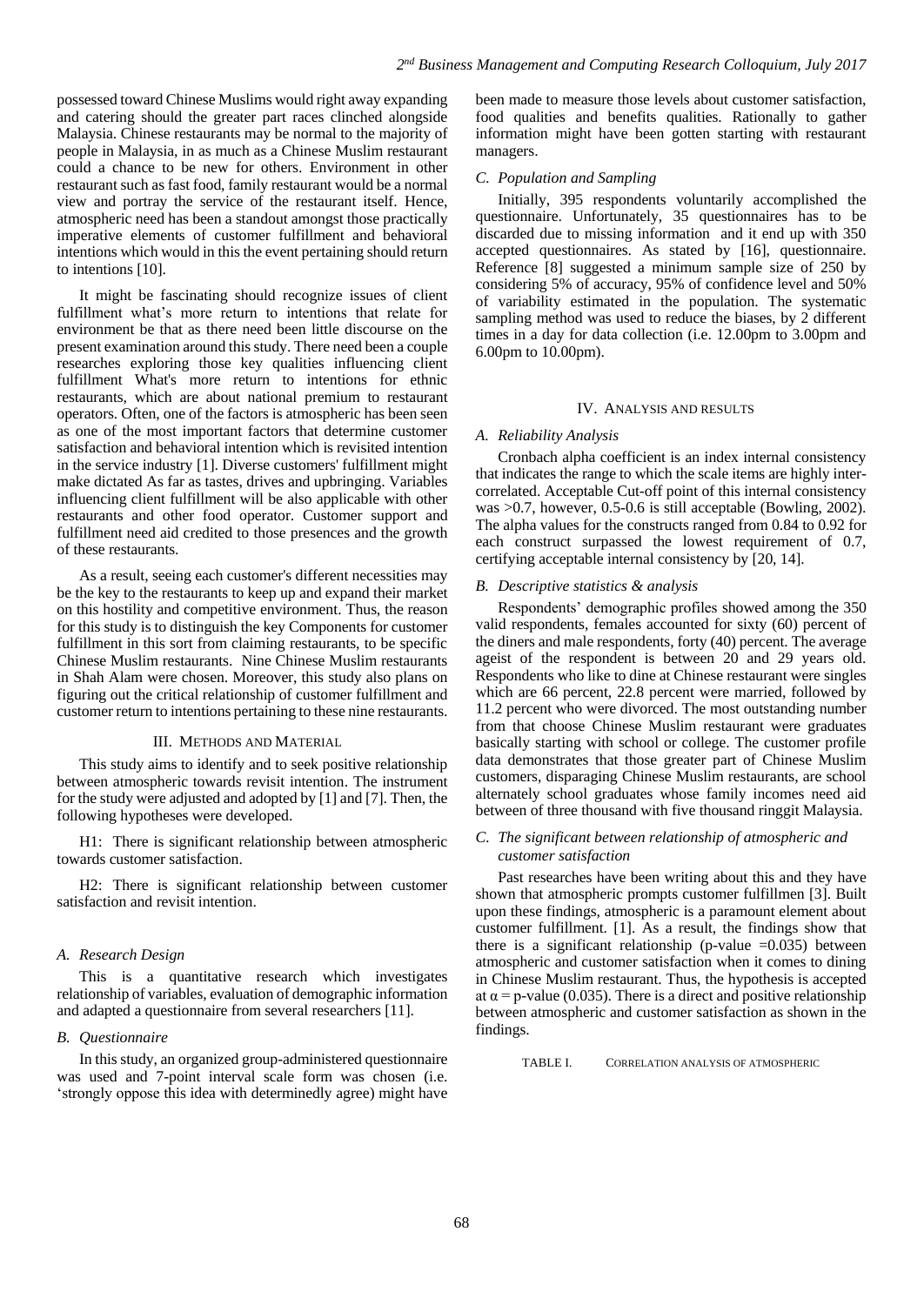| Items | Description<br>$(n=360)$                    | Overall, satisfaction<br>R2<br>(p > 0.05) |
|-------|---------------------------------------------|-------------------------------------------|
|       | Section C                                   | .035                                      |
|       | Lighting in the restaurant was appropriate. | .037                                      |
|       | Adequate parking was available.             | .009                                      |
|       | The restaurant was clean.                   | .012                                      |
|       | The decor was visually appealing.           | .025                                      |

\* Correlation is significant at the 0.05 level (2-tailed).

## *D. The significant relationship between customer satisfaction and revisit intention.*

Those associations between atmospheric, client fulfillment and revisit intention gained respectable consideration for other past literature. [2, 3, 9, 12, 13, 19]. Inside this research area, a few studies investigations need accounted for those positive relationships between customer fulfillment and return to intentions [3, 7, 13]. In this research those huge relationships might have been acknowledged as those discoveries indicated that there exists a huge and certain relationship (p-value  $=0.012$ ) the middle of customer fulfillment and revisit intention.

TABLE II. CORRELATION ANALYSIS OF REVISIT INTENTION

| Items | Description                                                           | Overall, satisfaction |
|-------|-----------------------------------------------------------------------|-----------------------|
|       | $(n=360)$                                                             | $\mathbb{R}^2$        |
|       |                                                                       | (p > 0.05)            |
|       | <b>Section F</b>                                                      | .012                  |
|       | I would like to come back to this restaurant                          | .012                  |
| 2     | I would like to recommend this restaurant to my friends or<br>others. | .022                  |
| 3.    | I would say positive things about this to my friends and<br>others.   | 0.44                  |

## \* Correlation is significant at the 0.05 level (2-tailed).

Relationship analyses were led with recognizing a large portion prevailing variable that impacts the customers' fulfillment at Chinese Muslim restaurants. Concerning delineation demonstrated in the discoveries to relationship dissection there exists a robust association the middle of client satisfaction and return to proposition of customer since its Pearson correlation coefficient have been 0. 012 at those huge level = 0.05. The findings indicate that the customer satisfaction  $(\beta = 0.702, p = 0.000)$  was discovered on make essentially and more positively influencing those customers' return to intentions when it hails to Chinese Muslim restaurants. The value of  $\mathbb{R}^2$ (0.592) implied that this result explained about 59.2% of the total variance in revisit intentions towards Chinese Muslim restaurants.

## V. DISCUSSION

## *A. Atmospheric attributes and customers' satisfaction*

Those score pertaining of the climatic qualities, furthermore customer fulfillment being toward to palatable level. The main research objective and research inquiry about this study recommended will figure out if atmospheric is a paramount precursor about customer fulfillment. It is paramount of the workers to take note that atmosphere of the restaurant, for the most part acknowledged and significant relationship that helping of the customer fulfillment. Directing, including in the restaurant industry alternately business, it might said that portraying the atmosphere of the restaurant prompts the effective and efficiently, also viewed and considered as one of the restaurant quality. Hence, for the restaurant service attribute among atmospherics or environment, environmental cleanliness, interior design adequate parking and lighting were significant predictors at 0.05 levels. Based on the correlation analysis, cleanliness is the vast contributing factors to restaurant prompt customer fulfillment and starting with customer fulfillment required those biggest sway ahead on revisit intention, indicating the significance of decor' and adequate parking also gives satisfaction to customer satisfaction for customer revisit.

#### *B. Customers' satisfaction and revisit intention.*

There exists a huge association between customer fulfillment and revisit intention. In spite of instinctively higher levels from claiming customer fulfillment if prompt higher levels for customer return to intentions, those relationships don't constantly so much exist. Customer indifference, accessibility of aggressive substitutes and low costochondritis about exchanging for instance might bring about a circumstance the place customer need aid satisfied, yet they abandon on different offerings [17]. Then again this study discovered that there is a positive and significant relationship between customer fulfillment and revisit intention. The researchers believe that, assessing customer satisfaction in the full-service restaurant industry is useful. It is additionally accepted that whether restaurant owners genuinely need to pick up a focused edge, they must continually battle until they could build a higher level of customer fulfillment. This can be achieved by emphasizing the two significant factors in customers' satisfaction, thus nurturing their revisit intention. Therefore, at the same time customer fulfillment need an outstanding effect for repeatable visits and revisit intention, customer devotion really required if this restaurant may be to remain likewise a standout amongst the favored restaurants to return to.

#### VI. CONCLUSIONS AND RECOMMENDATIONS

Finally, the conclusion provides for a short outline and gives an understanding of the critical relationship between these variable, namely, customers' satisfaction towards revisit intention. The researcher hoped that the discoveries about this study would satisfactorily clarify customer fulfillment and atmospheric restaurants if concentration is put on this significant component which is to improve customer fulfillment. All of other variables such as service, food, atmosphere or environment and price fairness were also significantly related to customer satisfaction and revisit intention. Hence, customer fulfillments need the greatest effect looking into return of expectation.